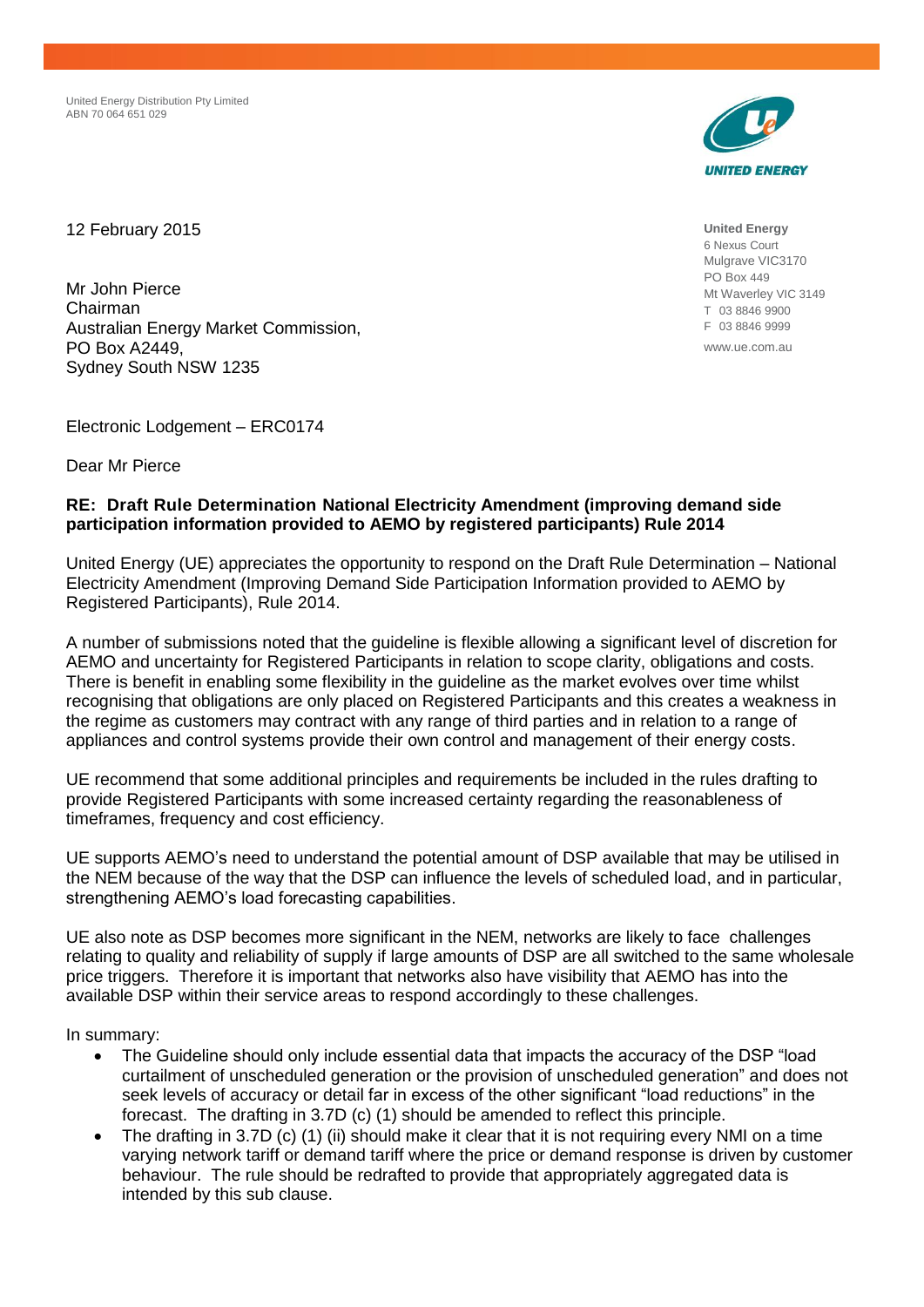

- The need and value of providing historic data is questionable and so the need to provide historic data in 3.7D (c) (1) (vi) should be removed. If it is not removed the need should be substantiated by the AEMC by reference to the NEO, particularly the need for data prior to the effective date of the new Guideline.
- The drafting in 3.7D (c) (2) should be amended to provide Registered Participants with certainty that the information will need to be provided/updated no more frequently than quarterly. Our preference is for annual provision of data.
- A new subclause (4a) in 3.7D (c) should be inserted that requires AEMO to make their methodology clear on how they ensure the accuracy of the load forecast that they produce given that the same or very similar data will come from a number of sources for the same site.
- The drafting in 3.7D (d) needs to be firmer and require AEMO to meet an objective that the likely benefits outweigh the costs, or put another way, that the requirements of the guideline will produce a net economic benefit.
- If the information provided to AEMO is not used, the reasons should be transparent and allow either the information provided to be reduced so that costs may be reduced, or the information content to be improved to make the data more relevant. The drafting in this rule (i) should be extended to include an explanation why the information provided was not used as a matter of good practice.
- A new rule (6) should be inserted under 3.7D (c) to require AEMO to consult with each network on the data and interpretations made for the forecast relevant to that network before publication occurs in (i). It is also recommended that new rule ensures that the DSP data collated by AEMO from Registered Participants is provided to each DNSP for the data relevant only to the DNSP's service area. This will provide the DNSP a full understanding of all of the DSP that may be available in its service area for network planning purposes. This will improve reconciliation of DNSP forecasts with AEMO and will facilitate the development of non-network solutions under the DNSP's demand-side engagement activities.
- It is recommended that a new transitional rule provide for a minimum period of 9 months between the date of the first publication of the new Guideline under rule 11.79.1 (a) and the date when the guideline commences. This will allow all parties a more realistic timeframe to implement ready for the first data obligation.

Each of these points is described in more detail below.

# *Positive obligation to minimise unnecessary obligations and minimise cost*

The proposed rule would enable AEMO to collect better information regarding DSP in the NEM by requiring registered participants to provide AEMO, on a routine basis, information regarding the levels of contracted and price responsive DSP. The better quality of information could be used by AEMO to improve the efficiency of its market operational functions and as an input to its public reporting obligations.

A number of responses to the consultation paper raised concerns regarding the lack of clarity on the scope of the guidelines and hence the costs that this rule change will impose vs the realisable or potential benefits. The lack of certainty in the scope makes the assessment of a cost benefit problematic and may lead to increased costs to consumers for minimal benefits.

Several responses suggested that only essential data be provided or data above a certain materiality threshold in order to ensure that costs were as efficient as possible. The drafting should also include a clause on materiality of the additional data eg the continued provision of aggregate solar generation numbers vs the cost of providing extensive individual NMI data.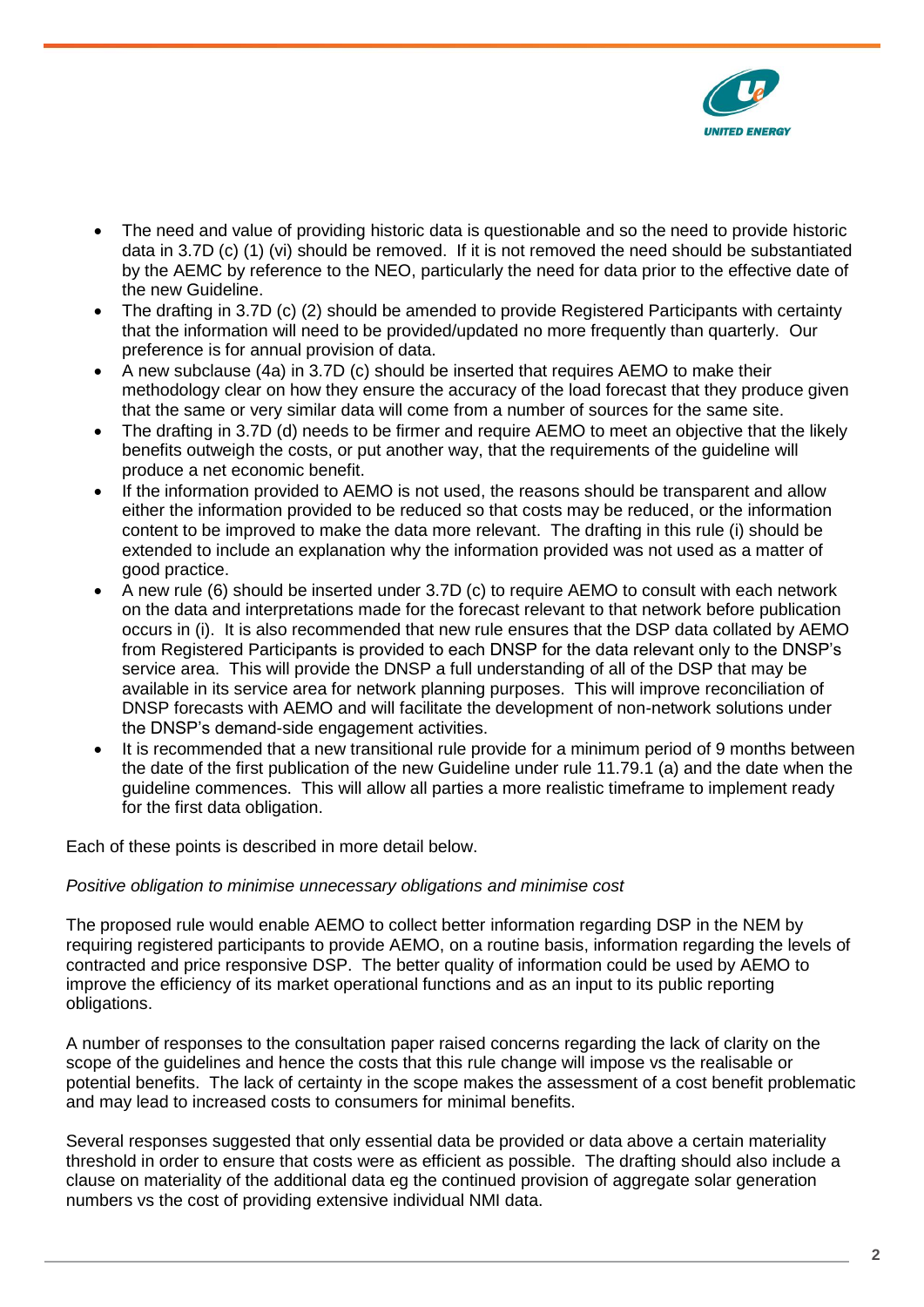

Specifically, is there a need to provide (for example) 30,000+ NMI's of solar export just because its unscheduled generation vs the current arrangements were the aggregate solar export data has been suitable and used in AEMO forecasts.

UE note that current forecasts have significant load reduction due to energy efficiency with limited transparency or discussion of the load reduction build up. Given there will be a range of assumptions in the calculated load reduction value for energy efficiency, it is important that ever increasing information requirements on Registered Participants do not impose unnecessary costs or seek to obtain accuracy that is not reflective of or exceeds the remaining data used in the forecast that is of a greater portion.

### UE suggest that the drafting of 3.7D (c) (1) be amended:

AEMO must only seek information from Registered Participants to the extent that it materially impacts the accuracy of the forecasts and must take into account the incremental net benefit of providing disaggregated data.

In addition, the drafting in 3.7D(d) needs to be firmer and require AEMO to meet an objective that the likely benefits outweigh the costs, or put another way, that the requirements of the guideline will produce a net economic benefit. The drafting is a matter for the AEMC, but the intent of our submission is that for the NEO to be achieved by this Rule change, there must be a positive obligation on AEMO to meet such an objective. For AEMO simply to be required to "have regard to" the costs and benefits does not go far enough. It should be uncontroversial for such an objective to be placed in the Rules and for AEMO to be accountable to such an objective. Setting objectives which must then be met through the exercise of regulatory discretion is a common tool the AEMC has employed in the Rules, particularly recently in the economic regulation rule changes of 2012.

# *To the extent not covered?*

The drafting in 3.7D (c) (1) (ii) suggests that to the extent the load curtailment or provision of unscheduled generation is not contracted for a demand side response and where there is curtailment of load or provision of unscheduled generation in response to demand or price then this must be provided to AEMO.

UE have a number of time varying or demand based network tariffs assigned to NMI's. These tariffs allow the customer to choose whether they respond to demand/price. Meter data portals, in home displays can be used as tools to engage customers to reduce their consumption and respond to price signals available in the tariff framework. The drafting should make it clear that the guideline is not seeking information on every customer on some form of demand or time varying network tariff. There is no "automated or reliable controlled" response to price/demand in these situations, it is a customer decision.

This information on network tariffs is also already available to AEMO in the MSATS system and should not need to be provided again, this would be wasteful and could result in inconsistent reporting. The drafting in 3.7D (c) (1) (ii) should make it clear that this is not what is required and should provide clarity on exactly what is intended by this sub clause. Clause 3.7D should have a general provision that expressly states the guideline cannot require information that it otherwise already available to AEMO.

# *Value of historic information*

The original paper is predicated on the value of accurate forecasts for informing future decisions. The Draft Determination now has provisions to obtain historic data without any substantiation of the need for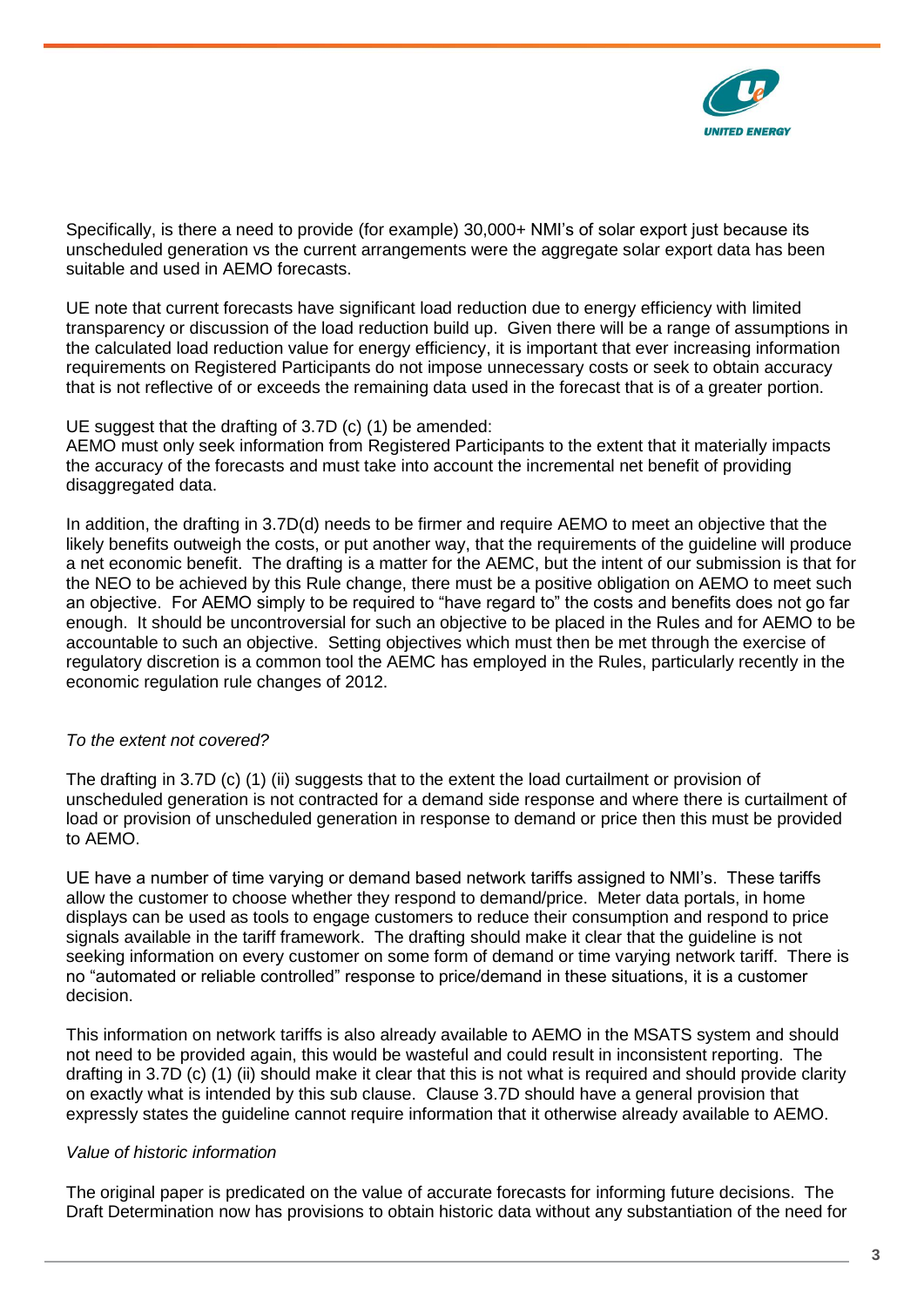

such data. Further the need for historic information was not an aspect in the original proposal requested by SCER.

The Guideline may require the establishment of new data warehousing requirements and new terms or new data fields in systems. It is possible to develop systems and processes to meet these arrangements for the future DSP Information obligations however it is more time consuming and costly to seek to recreate this information from the past and will most likely be less accurate and incomplete. Given the extent of change in technology, Power of Choice reforms etc, the need and value of providing historic data has not been substantiated.

The provision for historic data in 3.7D (c) (1) (vi) should be removed. If it is not removed the need should be substantiated in the Final Determination, particularly the need for data prior to the effective date of the new Guideline. If this historic data provision remained it needs to be limited to a best-efforts to collate the data in a form that is consistent with the new Guideline.

Commercial contracts will have a number of circumstances including weather, network constraints, number of times it can be called, day of the week etc which will all influence whether the actual demand response is close to the forecast demand response forecast. The actual demand response "load curtailment" or "unscheduled generation" is subject to a range of factors and cannot be reviewed historically with a view to ensuring the accuracy of forecasts, if this is the intent there is little benefit.

# *Certainty of frequency*

The drafting in 3.7D (c) (2) provides no certainty of the frequency for participants. Networks already provide aggregated solar data on a quarterly basis to AEMO when requested by AEMO. UE suggests that the drafting in relation to provide/update data should be limited to no more than quarterly.

Our preference is for annual provision of data in line with AEMO's annual forecasting reporting obligations.

# *AEMO methodology for assessing accuracy of their forecast*

Rule 3.7D (c) (4) requires AEMO to include in their Guideline the methodology for assessing accuracy of demand side participation information provided to it under the rule.

In our earlier response UE raised concerns regarding several parties putting in the same or different views on load curtailment or unscheduled generation for the one NMI and how AEMO was going to reconcile this to ensure the accuracy of the forecast and no double-counting. A number of Registered Participants may be providing information that is load curtailment on the same device and is the same load, or load curtailment for different purposes which may or may not be coincident load, or load curtailment on different devices.

A new subclause (4a) should be inserted that requires AEMO to make their methodology clear on how they ensure the accuracy of the load forecast that they produce.

# *AEMO explanation on why information not used*

Rule 3.7D (h) requires AEMO to take into account the demand side participation information it receives under the new Rule when developing the load forecasts. The drafting in this rule (or in (i)) should be extended to include an explanation why the information provided was not used as a matter of good practice.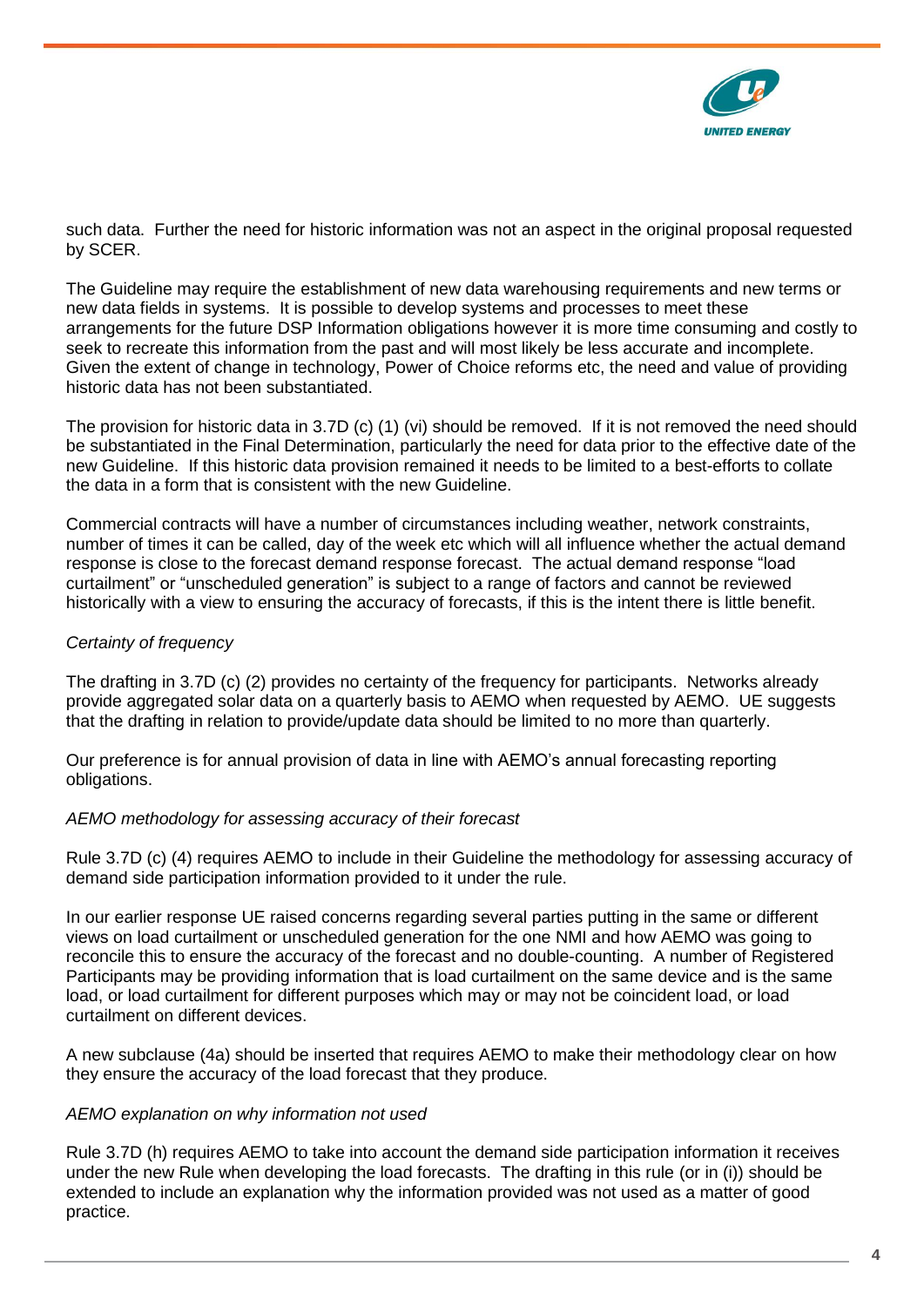

If the information is not used the reasons should be transparent and allow either the information provided to be reduced so that costs may be reduced or the information content to be improved to make the data more relevant.

# *Obligation to consult with each DNSP and provide data*

A new rule should be inserted in (c) to place an obligation for AEMO to consult with each network on the forecast and how it is calculated. Each network should have an opportunity to understand how the data has been interpreted and calculated for its network. AEMO should have an obligation to run through the detailed approach and de-identified data with each network before the publication occurs under (i).

A new rule (6) should be inserted under 3.7D (c) to require AEMO to consult with each network on the data and interpretations made for the forecast relevant to that network before publication occurs in (i).

The new proposed rule also needs to ensure that the DSP data collated by AEMO from Registered Participants is provided to each DNSP for the data relevant only to the DNSP's service area. This will provide the DNSP a full understanding of all of the DSP that may be available in its service area for network planning purposes. This will improve reconciliation of DNSP forecasts with AEMO and will facilitate the development of non-network solutions under the DNSP's demand-side engagement activities.

#### *Timeframes to deliver*

AEMO has advised AEMC that they need 18 months to develop and undertake rules consultation on the new Guideline. This is a considerable timeframe and not unrealistic given the complexity and considerable scope variation possible which would have a range of cost implications for Registered Participants.

In view of the implied complexity of an 18 month development time period, it is unlikely that the 3 months proposed by AEMC for the networks to comply with the Guideline is sufficient. The establishment of IT systems and processes to support the new data requirements and ensuring that data is populated into databases to allow easy extraction is likely to take 9 months or more. The data fields required, the volume of data required, frequency of requirements are all unknown at this stage. Some Registered Participants may already have data collated in a database in largely the right form, starting points of participants may vary.

The minimum period between the date of publication of the new Guideline and the date when the guidelines first commence should be at least 9 months to reflect the complexity and also the significant workload already in train with Power of Choice reforms, NECF implementation, price reviews etc.

It is recommended that a new transitional rule provide for a minimum period of 9 months between the date of the first publication of the new guideline under rule 11.79.1 (a) and the date when the guideline commences. This will allow all parties a more realistic timeframe to implement ready for the first data obligation.

Given there is a lot of flexibility for AEMO on what it includes in the Guideline, it is also recommend that during the development of the Guideline, AEMO publish at least two drafts of the Guideline as part of the consultation process to enable the networks to better understand what is going into the Guideline.